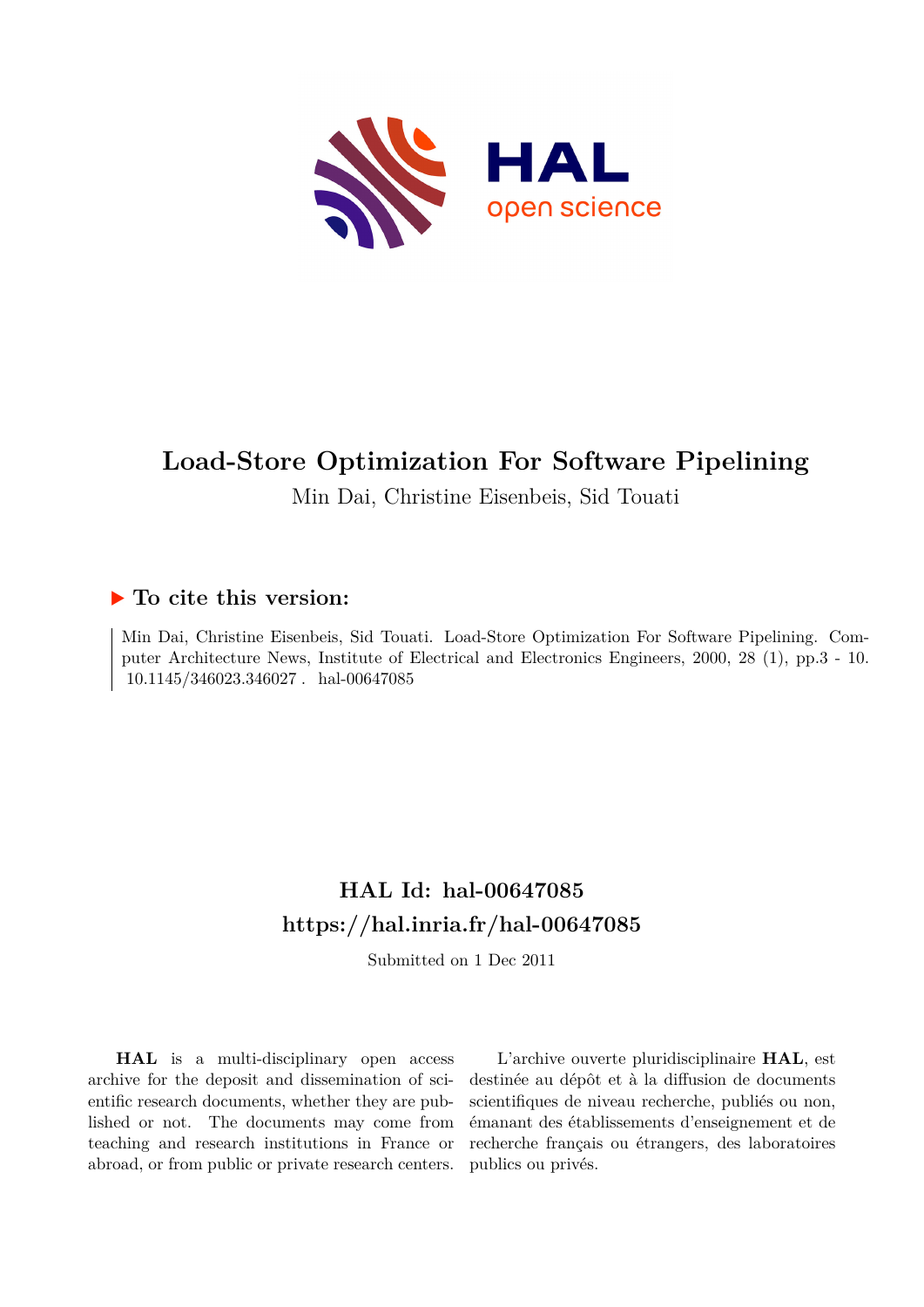## Load-Store Optimization For Software Pipelining

Min DAI, Christine EISENBEIS, Sid-Ahmed-Ali TOUATI

Institut National de Recherche en Informatique et en Automatique

INRIA Rocquencourt B.P.105 - 78153 Le Chesnay

email: (First.LastName)@inria.fr

## Abstract

Software pipelining can generate efficient schedules for loop by overlapping the execution of operations from different iterations in order to exploit maximum Instruction Level Parallelism (ILP). Code optimization can decrease total number of calculations and memory related operations. As a result, instruction schedules can use freed resources to construct shorter schedules. Particularly, when the data is not presented in cache, the performance will be significantly degraded by memory references. Therefore, elimination of redundant load-store operations is most important for improving overall performance. This paper introduces a method for integrating software pipelining and load-store elimination techniques. Moreover, we demonstrate that integrated algorithm is more effective than other methods.

Keywords : software pipelining, loadstore optimization, code generation, Instruction Level Parallelism.

#### Introduction  $\mathbf 1$

Software pipelining can generate efficient schedules for loops by overlapping the execution of operations from different iterations. With sufficient overlap, the software pipelined schedules can take maximum resources of machine. Modulo scheduling is a software pipelining technique which generates an arrangement of operations in a loop, so that there is no resource conflicts or data dependence violations.

Traditionally, modulo scheduling restricts the space of software pipelined schedules by initiating consecutive loop iterations at constant rate, i.e. Initiation Interval (II). The initiation interval is bounded by the minimum initiation interval (MII)  $[1, 2, 3]$ , which is a lower bound on the smallest feasible value of II. In general, MII is constrained by either resource constraints  $(MII_{res})$  or cyclic dependence constraints  $(MII_{dep})$ .

Code optimization, such as load-store elimination, is most important in software pipelining approach. Many researches of loads/stores elimination have been proposed. Callahan et al [4] first introduced the concept of register pipelining, in which array references that access same array elements are allocated in a register pipeline in order to minimize the memory traffic. Duesterwald [5, 6] and Bodik [7] extend Callahan's method by using data flow analysis for detecting and eliminating redundant load-store operations. Duesterwald's method is based on reference variable analysis. Her method treats each array reference independently and computes the length of array live range to determine the number of shift operations. Bodik proposes Congruent Class of References Analysis which analyzes the value of array references within a congruent class. This method uses minimal number of memory related operations and minimal number of register-to-register copy operations in loops. But his method is only suitable for small dependance distances. Furthermore, only considering to reduce the memory traffic may not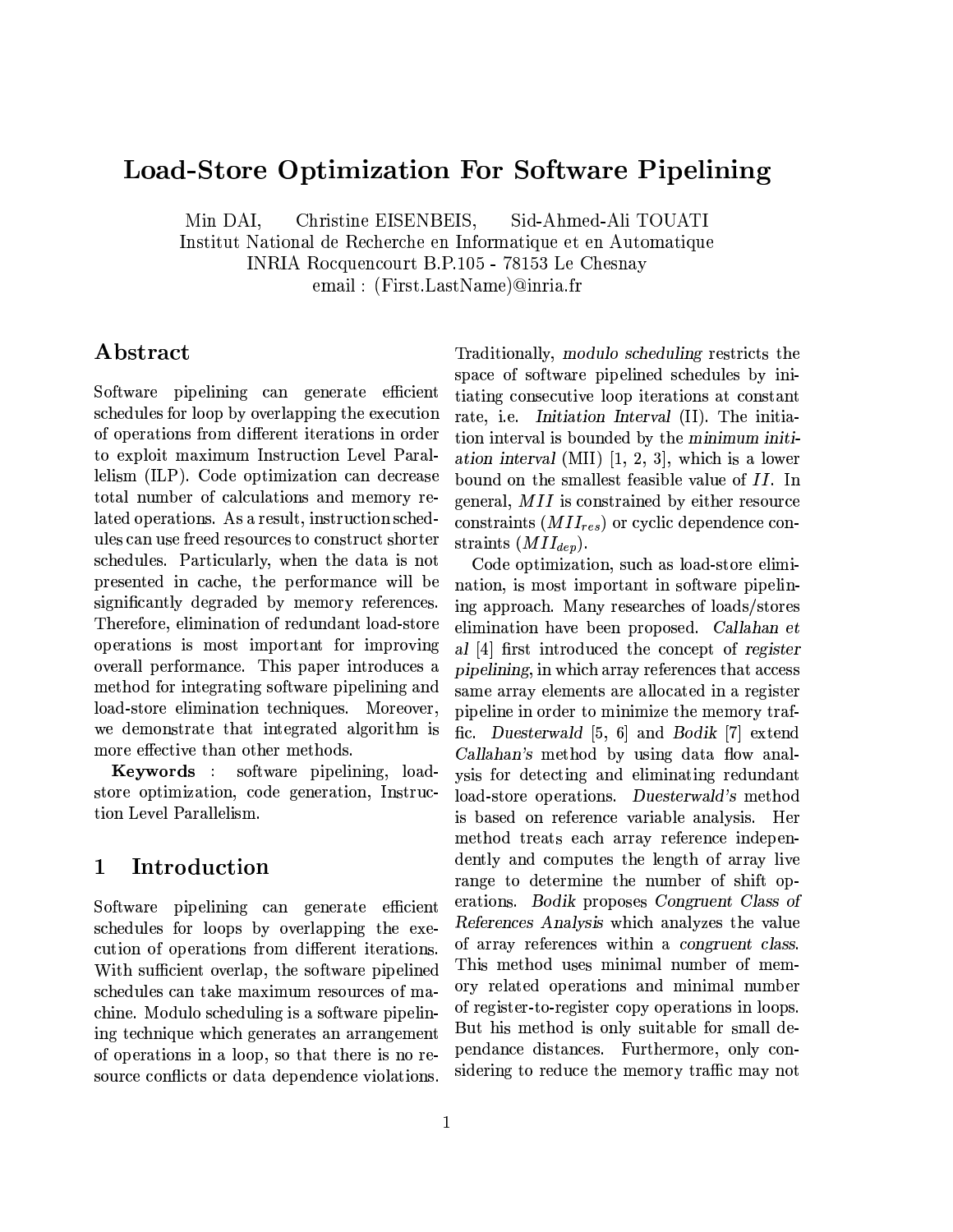significantly improve the overall performance, since we reduce the number of load operations instead of increasing the number of shift operations. The generated schedule can not exploit more ILP while the transformed code needs more resources. In order to exploit more ILP, we developed a method [8] which minimizes load-store operations after performing software pipelining. This method should also introduce shift operations to replace load operations. In this paper, we integrate software pipelining and load-store optimization techniques in order to avoid shift operations and exploit maximal ILP in loops.

#### **Background**  $\bf{2}$

#### Constraints  $2.1$ affecting loop scheduling

To generate a software pipelined schedule, we require first an estimate of the initiation interval  $(II)$  which is the length of new pipelined Choosing the minimum feasible II loop. achieves the highest possible steady-state performance. To determine the minimum initiation interval (MII), both dependence constraints and resource constraints should be taken into account respectively [9].

The resource usage imposes a lower bound on the initiation interval  $(MII_{res})$ , which is computed by accounting for all the resources consumed by each operation of an iteration. For example, if a resource is used  $u$  times on a machine with  $v$  identical copies of  $u$ , therefore, MII cannot be smaller than  $u/v$ , because of the modulo scheduling constraint.

Another factor that is used for an estimate of the lower bound on the initiation interval is cyclic dependence. To characterize the dependences, a dependence edge can be annotated with  $(\lambda, \delta)$  pair. The  $\lambda$  indicates the number of iterations the dependence spans, and  $\delta$  indicates the time that must elapse between the time the first operation is issued and the time the second operation is issued. For cyclic dependence, a cycle  $\theta$  contains a series of edges, we use  $\delta_{\theta}$  to present the sum of the  $\delta$  and  $\lambda_{\theta}$  to present the sum of the  $\lambda$  on  $\theta$ . The dependence constrained lower bound,  $MII_{dep}$ , is determined by accounting for all the elementary cycles in data dependence graph that are created by recurrences. In general, a cyclic path must satisfy the following dependence constraint inequality.

$$
\sigma(a, i) + \delta_{\theta}(e) \leq \sigma(a, i + \lambda_{\theta}(e)) \quad \forall \ cycle \ \theta \ (1)
$$

Since  $\sigma(a,i)$  denotes the execution cycle where the instance of operation  $a$  of ith iteration is issued.  $\sigma(a, i + \lambda_{\theta}(e))$  can be represented with  $\sigma(a,i)+II*\lambda_{\theta}(e)$ . The above formula can be rewritten as:

$$
\delta_{\theta}(e) - II * \lambda_{\theta}(e) \le 0 \quad \forall \ cycle \ \theta \tag{2}
$$

The minimum initiation interval can be found by solving for the minimum value of II in above inequality. Therefore,  $MII_{dep}$  is computed by taking the maximum value of  $\frac{\delta_{\theta}}{\lambda_a}$  for all cycles

$$
MII_{dep} = max_{(\forall \ cycles \ \theta)} \left[ \frac{\delta_{\theta}}{\lambda_{\theta}} \right] \tag{3}
$$

Finally, the actual lower bound on the initiation interval is then:

$$
MII = max(MII_{dep}, MII_{res})
$$
 (4)

Any cyclic path having  $\frac{\delta_{\theta}}{\lambda_{\theta}}$  equal to MII is termed a critical cycle.

#### Longest path - critical cycle  $2.2$

In a loop schedule, each dependence edge  $(a, b)$ is assigned a weight of  $\delta - II * \lambda$  in order to satisfy the dependence constraints. For a pair of nodes on path  $P$ , the minimum schedule distance can be computed by:  $D_P = \delta_P - II * \lambda_P$ . If  $P$  is a cyclic path, we have a definition:

**Definition 2.1** At a node v in DDG, for all cyclic paths  $\theta$  passing through v, we have the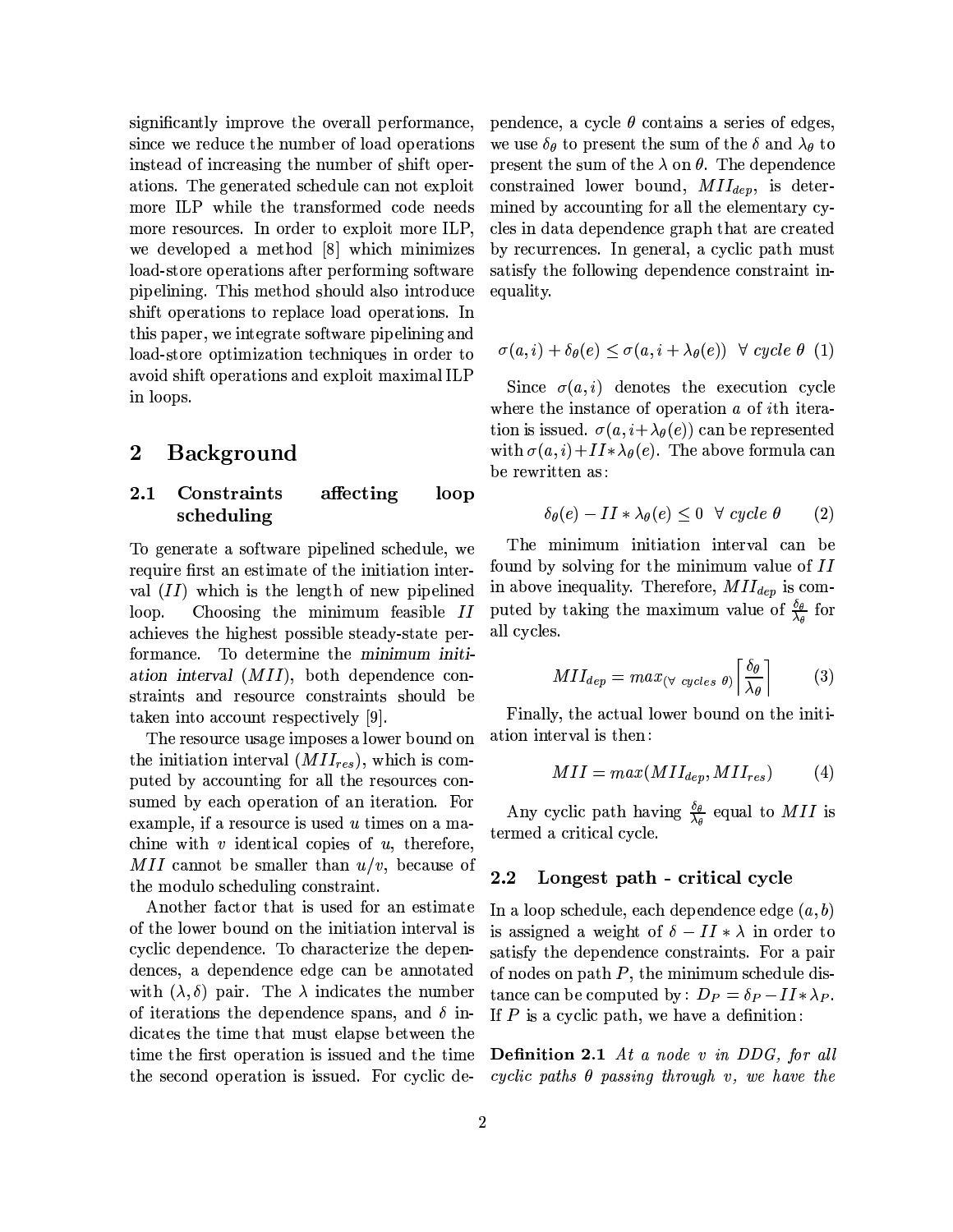schedule distance  $D_{\theta}(v, v) \leq 0$ . If a path  $\theta_s$ passes v and the schedule distance  $D_{\theta_s}(v,v) \geq$  $D_{\theta}(v, v)$ , the path  $\theta_s$  is called the longest path.

In loop scheduling, we would like to compute the minimum distance between two nodes. By the definition 2.1, the schedule distance of cyclic path is always zero or negative. Therefore, by reversing the sense of inequalities, the longest path is equivalent to the smallest schedule distance. For the example of figure  $2(c)$ , we can compute  $MII_{dep}$  for cyclic dependence. Supposing each operation can be issued in one unit cycle, table 1 gives the results of the computation for some cyclic paths. By Equation 3, we have:  $MII_{dep} = max(\lceil \frac{4}{1} \rceil, \lceil \frac{3}{2} \rceil, \lceil \frac{4}{3} \rceil) = 4.$ 

| Cyclic Path $(\theta)$                                           | $(\lambda, \delta)$ |                                 |    |
|------------------------------------------------------------------|---------------------|---------------------------------|----|
| $1 \rightarrow 3 \rightarrow 6 \rightarrow 7$<br>$\rightarrow$ 1 |                     |                                 |    |
| $2 \rightarrow 3 \rightarrow 4 \rightarrow 2$                    | (2,3)               |                                 | -5 |
| $\overline{1}$ 3 $\overline{2}$<br>$\rightarrow 2$               | (3,4)               |                                 |    |
| $5 \rightarrow 6 \rightarrow 7 \rightarrow 5$                    | (2.3)               | $\lceil \frac{3}{2} \rceil = 2$ | -5 |

Table 1: Computing II for cyclic dependence graph

The distances corresponding to each cyclic path are presented in the  $D_{\theta}$  column. We can find that the path  $(1,3,6,7,1)$  is the longest path, which dominates  $MII_{dep}$ . The others can be ignored. Therefore, computing cyclic dependence constraints is equivalent to finding the longest path in the dependence graph.

**Definition 2.2** Let  $G = (N, E, \lambda, \delta)$  be a loop dependence graph, if there exists a set of cyclic paths  $\Theta$ , the minimal initiation interval due to dependence constraints is determined by the longest path  $\theta_s$  (or critical path). The other cycles are redundant for computing  $MII_{dep}$ .

#### 3 Load-store elimination

#### Eliminating redundant loads  $3.1$

be eliminated we can use the informations of ized as follows:

data dependence. In data dependence graph, if there exists a predecessor of a load operation, the loaded value is available in the predecessor. Therefore, the undesirable load can be precisely characterized as follows:

**Definition 3.1** A load operation is redundant *if there exists a predecessor of this load, i.e. the* load is true or input dependent on the predeces $s$ or.

There is two types for eliminating redundant loads: true dependence elimination and input dependence elimination. The rules of redundant load elimination are presented in Rule 3.1 and Rule 3.2.

Rule 3.1 (True dependence elimination)

A load can be safely eliminated from true dependence graph, if there exists a predecessor  $(a \; store).$  While deleting the load, a true dependence edge should be connected from the predecessor of store to the successor of load. This edge is weighted by  $(\lambda', \delta')$ , where  $\delta'$  is equal to the latency of the predecessor of store,  $\lambda'$  is computed as follows:

 $\begin{cases} \lambda' = \sum_{e \in P} \lambda(e) \\ P : path \ from \ pred. \ of \ store \ to \ succ. \ of \ load \end{cases}$ 

Rule 3.2 (Input dependence elimination) A load can be eliminated, if there exists an input dependence edge. Deleting one of loads. a true dependence edge must be added from remainder load to the successor of eliminated load. The edge is weighted by  $(\lambda', \delta')$ , where  $\delta'$  is equal to the latency of the load,  $\lambda'$  is computed as follows:

 $\lambda' = \lambda(e1) + \lambda(e2)$ e1: an input dep. edge between two loads<br>e2: a true dep. edge between the deleted<br>load to its successeor

#### Eliminating redundant stores  $3.2$

To determine whether a load operation can A redundant store operation can be character-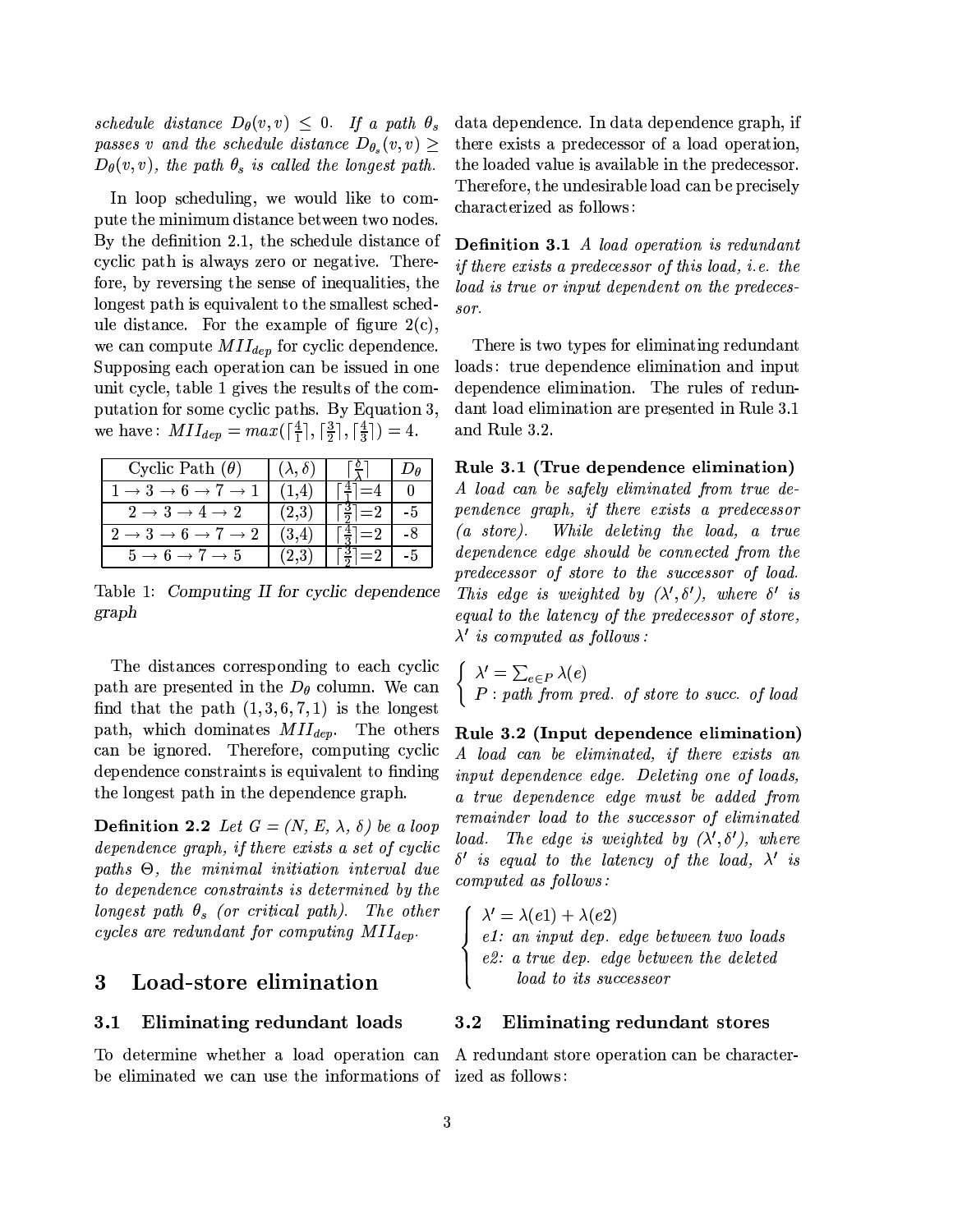**Definition 3.2** A store is dead if a later store causes the earlier store to become redundant along a program path, that is, there exists a successor of the store in output dependence graph.

The method of output dependence elimination is characterized by the Rule 3.3.

### Rule 3.3 (Output dependence elimination)

A store can be eliminated if an output dependence edge is detected. While deleting dead stores for array references, we should insert the last instances of store in epilogue. If the last instances are never used, we can also *ignore these store instances.* 

#### $3.3$ **Reducing MII**

Now, we present that elimination of load can optimize software pipelined schedules and reduce the length of MII. We know that  $MII_{dep}$ is determined by the cyclic dependence. In section 2, we have proven that only the longest path is considered to compute  $MII_{dep}$ . Thus, supposed that Figure 1(a) is a longest path  $\theta_s$ for a loop.  $MII_{dep}$  is computed by using the equation 3.

$$
MII_{dep} = \frac{\delta_{\theta_s}}{\lambda_{\theta_s}} = \frac{\delta_1 + \sum \delta_i + \delta_3 + \delta_4}{\lambda_1 + \sum \lambda_i + \lambda_3 + \lambda_4}
$$

After eliminating redundant load by rule 3.1. the dependence graph is shown in Figure  $1(b)$ . The minimum initiation interval  $(MII'_{dep})$  corresponding to the cyclic path  $\theta'_{s}$  is computed as:

$$
MI I_{dep}' = \frac{\delta_{\theta_s}'}{\lambda_{\theta_s}'} = \frac{\sum \delta_i + \delta_3}{\sum \lambda_i + \lambda_1 + \lambda_3 + \lambda_4}
$$

As the value of  $\delta$  is always positive, we can find that after eliminating redundant load, the new minimum initiation interval  $(MII'_{dep})$  is always smaller than the original  $(MII_{dep})$ .

Furthermore, by eliminating a redundant operation, instruction schedules can use freed hardware resources to construct shorter schedule. Therefore, if both load and store are on the critical path, the length of pipelined schedules can be essentially reduced.



Figure 1: Elimination of loads for reducing MII

#### $\overline{\mathbf{4}}$ Algorithms

This section presents the application of integrating software pipelining and memory operation optimization techniques. First, the optimization algorithms are an attempt to minimize the load-store operations in loops, which consist 2 steps: eliminating loads for true and input dependence; and eliminating stores for output dependence. Then, code generation steps are used for realizing loop transformations.

Before describing the optimization algorithms, we should first introduce some definitions.

**Definition 4.1** If  $u \rightarrow v$  is an edge in a dependence graph,  $u$  is a predecessor of  $v$ , and  $v$  is a successor of u. We use  $Succ(u)$  and  $Pred(v)$ to denote the set of all successors of u and the set of all predecessors of v,  $d(u, v)$  and  $c(u, v)$ to denote the distance vector and the condition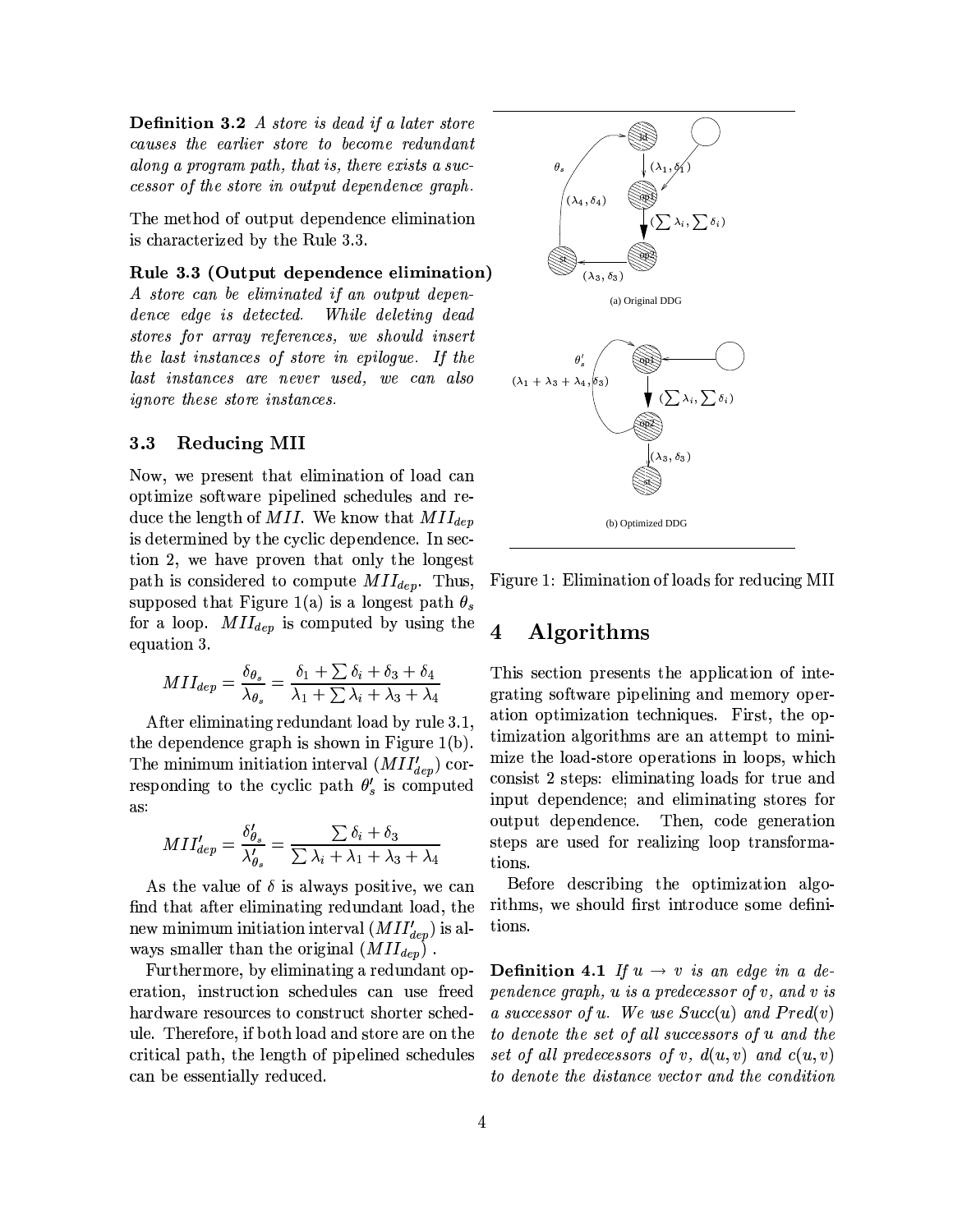of dependence edge  $u \rightarrow v$ .

**Definition 4.2** Let S be the set of nodes in a loop, and  $R$  be the set of scalar and array references, we have the variables:

- Def(n) $\in$  R is a definition reference of node  $\mathbf{n}$
- Use $(n) \in R$  is an use reference of node n
- LOAD  $\subset$  S is a subset of nodes corresponding to load operations
- STORE  $\subset$  S is a subset of nodes corresponding to store operations

### Eliminating loads/stores before  $4.1$ software pipelining (ELSBSP)

#### $4.1.1$ Eliminating loads

In order to avoid a redundant load, we implement the rules of true dependence elimination and input dependence elimination. We refer to a point at which an operation is initialized as a load point, our approach treats only those load points. If the load point has at least a predecessor in true and input dependence graph, we call this point as *elimination point*. Then, no load is needed at this point, because the loaded value has already been available in a register.

#### 4.1.2 **Eliminating stores**

The process of store elimination so that a store can be avoided is to find a store point as killing point at which the store operation is killed by a later store. While elimination of loads requires to find backward points at elimination points, the elimination of stores requires to find forward points at killing points. The above algorithms is summarized in algorithm 3.1.

| Algorithm 3.1. Load-store elimination:                 |
|--------------------------------------------------------|
| Eliminating loads for true dependence:                 |
| compute true dependence for loop                       |
| find the set of load, LOAD, in innermost loop $(I)$    |
| for $(\forall n \in LOAD)$                             |
| if $(\exists \; Pred(n))$ then                         |
| for $(\forall m \in Pred(n))$                          |
| find the smallest distance $d_{min}(m, n)$             |
| for $(\forall l \in Succ(n))$                          |
| $Use(l) \leftarrow Use(m)$                             |
| change index I of $Use(l)$ by $I - d_{min}(m, n)$      |
| endfor                                                 |
| delete load n by the rule 3.1                          |
| endif                                                  |
| endfor                                                 |
| construct new data dependence graph                    |
| Eliminating loads for input dependence:                |
| compute input dependence for loop                      |
| find the set of load, LOAD, in innermost loop $(I)$    |
| for $(\forall n \in\ LOAD)$                            |
| if $(\exists \; Pred(n))$ then                         |
| for $(\forall m \in Pred(n))$                          |
| find the biggest distance $d_{max}(m, n)$              |
| for $(\forall l \in Succ(n))$                          |
| $Use(l) \leftarrow Def(m)$                             |
| change index I of $Use(l)$ by $I - d_{max}(m, n)$      |
| endfor                                                 |
| delete load n by rule 3.2                              |
| endif                                                  |
| endfor                                                 |
| construct new data dependence graph                    |
| Elimination of stores for output dependence:           |
| compute output dependence for loop                     |
| find the set of store, STORE                           |
| for $(\forall n \in STORE)$                            |
| if $(\exists \; Succ(n) \; )$ then                     |
| for $(\forall m \in Succ(n))$                          |
| find the biggest distance $d_{max}(n, m)$              |
| endfor                                                 |
| weight the node m by $p(d_{max}(n,m),Pred(n))$         |
| delete all other successors $l \in Succ(n)$ $l \neq m$ |
| delete store $n$ by rule 3.3                           |
| endif                                                  |
| endfor                                                 |
| construct new data dependence graph                    |
|                                                        |

#### 4.2 **Code Generation**

Generally, after eliminating redundant load-store operations, many methods can be directly implemented for generating pipelining schedule [3, 2, 8].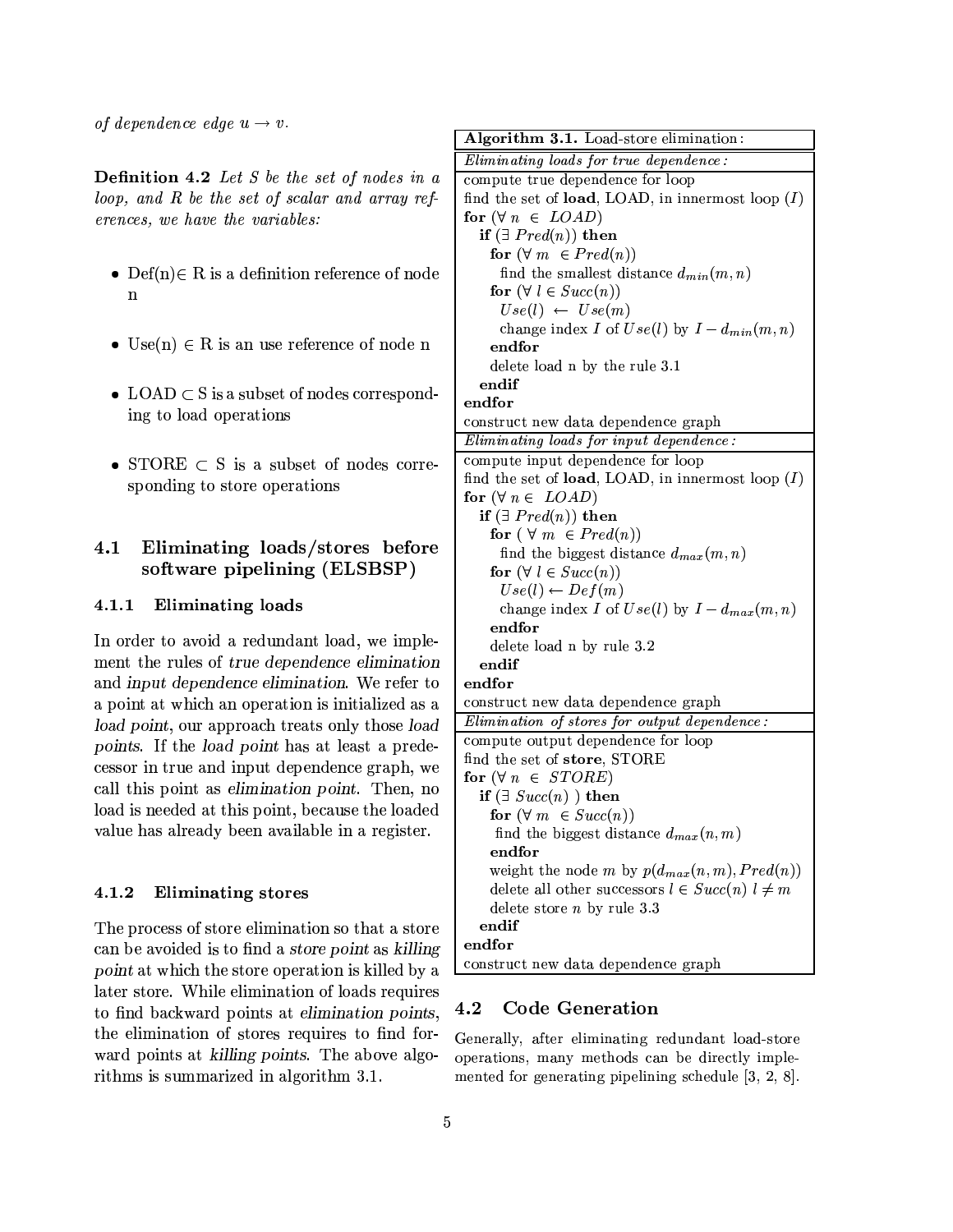Unfortunately, these existing methods do not consider the initial value for each array reference. Therefore, before using software pipelining, we should decide which value an array reference read comes from. For example of figure  $2(d)$ , there exists a dependency from node 6 to node 3 with the distance 1 and a condition:  $c(a,b) = if (I > 3)$ , that is if  $(I > 3)$  the read value by T5[I-1] is computed in the preceding iteration, otherwise the read value is not defined in the loop. It should be initialized in the prologue. So in our approach, we should first treat all conditions of each dependence edge and then parallelize the kernel loop. Our code generation algorithm is presented by the following steps.

#### 4.2.1 Initializing array reference in prologue and epilogue

The first step consists of determining the initialization values for array references. It is well known that software pipelining is based on modulo scheduling method. Modulo scheduling selects a schedule for one iteration of the loop such that, when that schedule is repeated, no resource and dependence constraints are violated. Once a pipelining schedule has been found for loop body, we need to add a prologue and epilogue for completing entire loop, (more details in  $[8]$ ).

Initializing prologue code requires the precise data dependence informations to determine initialization values for all array references. We have shown that data flow analysis can give us these precise informations, as well as the last write reference for a read operation. Algorithm 3.2 determines the initial values of array references in prologue and inserts last store instances in epilogue by using the precise data dependence informations.

#### 4.2.2 The number of unrolling / Software Pipelining loop

In order to obtain full parallelism, a kernel loop would be unrolled the maximum number of live range, however this will increase the register pressure. Considering the number of registers in the target machine, we should choose a suitable number of unrolling. If the number of unrolling is smaller than live range, we should insert shift operations to keep the values in registers for reuse.

In our approach, we use DESP algorithm to find a pipelining schedule. The position of each operation is fixed in a matrix which present an operation by row number  $(rn)$  and column number  $(cn)$ . The live range of each variable is determined by checking the row-number and column-number. For example, if a variable is created by operation  $op<sub>1</sub>$  scheduled at  $cn(op_1)$  and  $rn(op_1)$ , and the last use of this variable is located at  $cn(op_2)$  and  $rn(op_2)$ . Thus the live range  $(LR)$  is equal to:

$$
LR = cn(op_1) - cn(op_2) + u
$$
  

$$
u = \begin{cases} 1 & rn(op_1) < rn(op2) \\ 0 & otherwise \end{cases}
$$

The unrolling number is determined by maximum live range of variables.

| Algorithm 4.1. Initializing prologue and epilogue:             |  |  |  |  |  |
|----------------------------------------------------------------|--|--|--|--|--|
| initializing prologue:                                         |  |  |  |  |  |
| Let $S_{P_r}$ be the set of instances in prologue              |  |  |  |  |  |
| Let $op_i^k$ be an instance of $op_i$ at k iteration           |  |  |  |  |  |
| for $(\forall op_i^k)$                                         |  |  |  |  |  |
| if $(\exists (op_i \delta op_j \text{ and } op_j \in S))$ then |  |  |  |  |  |
| compare $c(op_i, op_j)$ with k                                 |  |  |  |  |  |
| if (false) then                                                |  |  |  |  |  |
| initialize reference $Def(op_i)$ in prologue                   |  |  |  |  |  |
| endif                                                          |  |  |  |  |  |
| endfor                                                         |  |  |  |  |  |
| for $(\forall op_i^k \in S_{P_n})$                             |  |  |  |  |  |
| change index of array references in $op_i$ by k                |  |  |  |  |  |
| add this transformed operation in prologue                     |  |  |  |  |  |
| endfor                                                         |  |  |  |  |  |
| initializing epilogue:                                         |  |  |  |  |  |
| Let $S_{P_0}$ be the set of instances in epilogue              |  |  |  |  |  |
| for $(\forall op_i \in S)$                                     |  |  |  |  |  |
| if $(op_i \in STORE)$ Then                                     |  |  |  |  |  |
| check weighted value of operation $op_i$ , $p(v, s)$           |  |  |  |  |  |
| if $(v > 0)$ then                                              |  |  |  |  |  |
| find operation s associated with a store                       |  |  |  |  |  |
| For $(i = 1 to v)$                                             |  |  |  |  |  |
| add $s$ in the end of epilogue                                 |  |  |  |  |  |
| insert a store for s                                           |  |  |  |  |  |
| endfor                                                         |  |  |  |  |  |
| endif                                                          |  |  |  |  |  |
| endif                                                          |  |  |  |  |  |
| endfor                                                         |  |  |  |  |  |
| for $(\forall op_i^k \in S_{P_o})$                             |  |  |  |  |  |
| change index of array references in $op_i$ by k                |  |  |  |  |  |
| add this transformed operation in epilogue                     |  |  |  |  |  |
| endfor                                                         |  |  |  |  |  |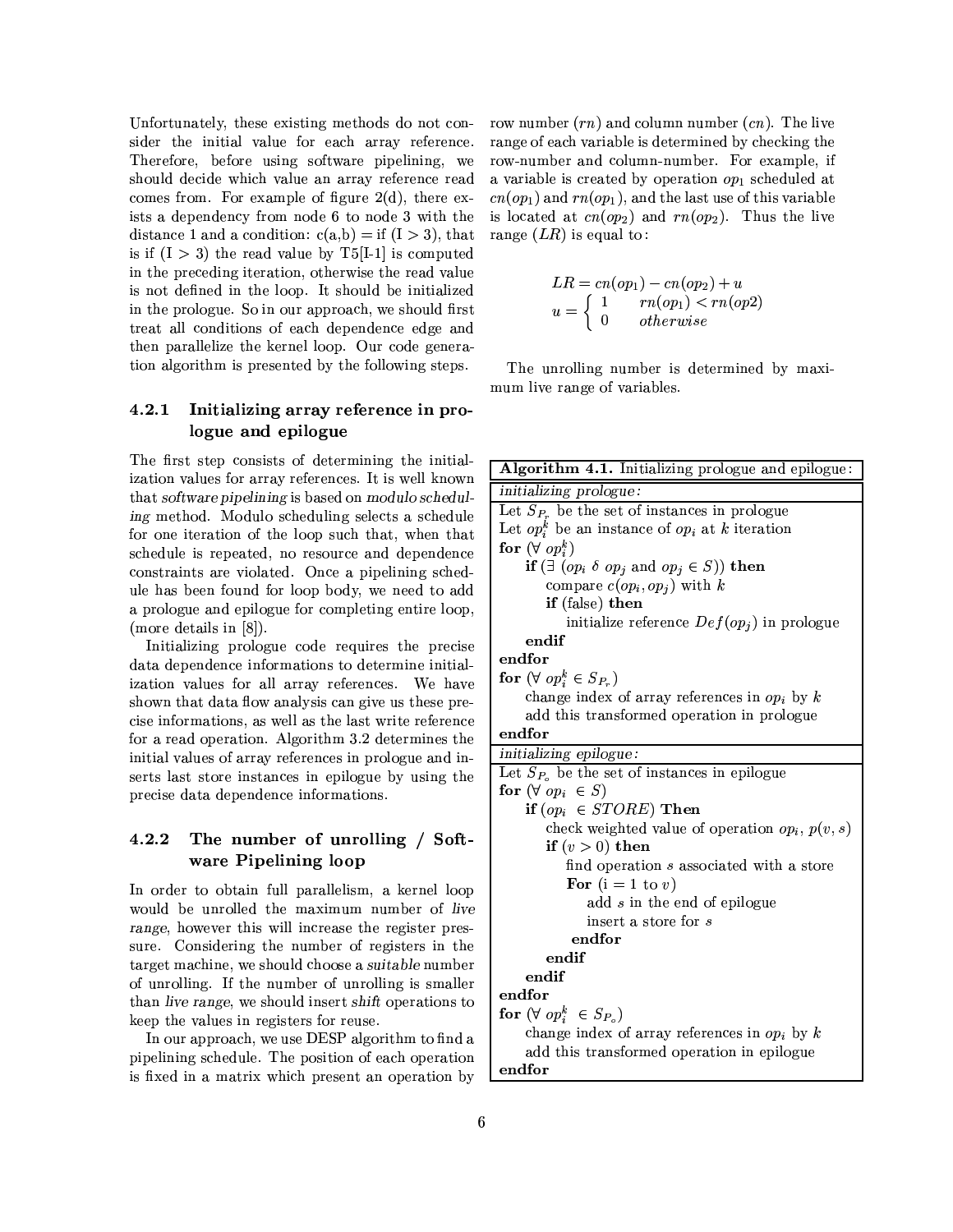### 4.2.3 - Register allocation

The next step in code generation is to create scalar variables to replace temporary array reference to perform data reuse. An approach of register allocation for subscripted variables was developed by Callahan, et al. [4]. This approach which is used in our technique, begins by calculating the number of scalar variable  $\tau_i$ , needed to hold each variable generated by temporary array reference  $T_i[I]$ , which associates with the maximum dependence distance (d), i.e.,  $\tau_i = \max(d) + 1$ . For example in Figure 2(e), the temporary array reference  $T_3[I]$  needs three variables which call  $R_{10}$ ,  $R_{11}$  and  $R_{12}$ .

The finally result for our example is shown in figure  $2(f)$ . Here, the ";" delimiter separates operations that are executed in parallel.



Figure 2: Loop Example

#### 5 **Experimental Results**

In this section, we report our experimental results by using our optimization method. The source Fortran files are from Livermore benchmark suite. We

Temporary reference replacement give experimental results that demonstrate the effectiveness of load-store redundant elimination.

|      | Org.  | Bodik |     | <b>ELSBSP</b> |        |
|------|-------|-------|-----|---------------|--------|
| Loop | TNL   | TNL   | P   | TNL           | P      |
| L1   | 1200  | 800   | 33% | 800           | 33%    |
| L5   | 3000  | 2000  | 33% | 2000          | 33%    |
| L7   | 1080  | 360   | 66% | 360           | 66%    |
| L11  | 2000  | 1000  | 33% | 1000          | $33\%$ |
| L12  | 2000  | 1000  | 33% | 1000          | $33\%$ |
| L23  | 50000 | 40000 | 20% | 40000         | 20%    |

Table 2: Load number before and after optimization

In table 2, we give the dynamic count of loads before and after optimization, where TNL is total number of loads, and P is percentage of elimination. For comparing our method ELSBSP (Elimination of Load and Store Before Software Pipeline) with [7], we defined the same iteration numbers. The number of loads due to array references was determined by examining the assembly code output of the compiler. We test only some number of Livermore loops. Many loops did not contain opportunities for pipelining or contain inner-loop conditional control flow which we do not handle. As we can see, our methods can eliminate the same number of loads as Bodik's method. But it is more effective than other methods for improving the performance. Existing methods eliminate all redundant load operations, but introduce shift operations to keep the value for reuse. On the contrary, our method first eliminates redundant loads, then we use software pipelining to generate a pipelining schedule and unroll the pipelined kernel loop. Therefore no shift operations are needed.

Figure  $3(a)$  shows the performances of tested loops. Each loop is compiled and executed at -O2 optimization level of Fortran compiler on Ultra-SPARC processor. The performance is represented by the execution time. Figure  $3(b)$  presents the execution time of loop23 on DEC-Alpha processor for different loop scheduling and code optimization approaches. From left to right, the continuous bars represent the execution time of source program, Bodik's method, software pipeline heuristic, ELSASP<sup>1</sup> heuristic, and ELSBSP heuristic. We

<sup>&</sup>lt;sup>1</sup>Elimination of Load and Store After Software